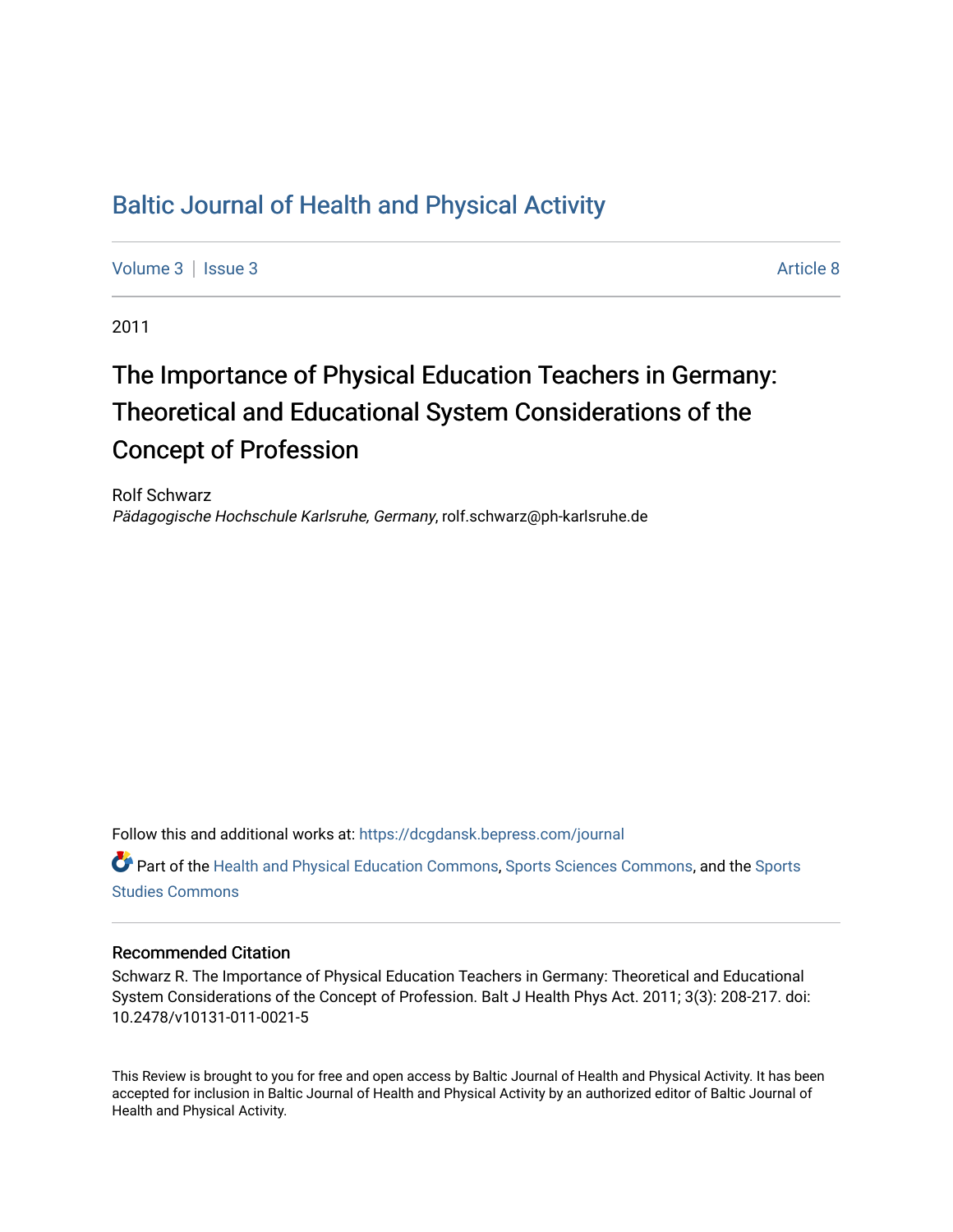

|                                                                                                                                                                                                                       | The Importance of Physical Education Teachers<br>in Germany: Theoretical and Educational System<br><b>Considerations of the Concept of Profession</b>                                                                                                                                                                                                                                                                                                                                                                                                                                                                                                                                                                                                                                                                                                                                                                                                                                                                                                                                                                                                                                                                                            |  |
|-----------------------------------------------------------------------------------------------------------------------------------------------------------------------------------------------------------------------|--------------------------------------------------------------------------------------------------------------------------------------------------------------------------------------------------------------------------------------------------------------------------------------------------------------------------------------------------------------------------------------------------------------------------------------------------------------------------------------------------------------------------------------------------------------------------------------------------------------------------------------------------------------------------------------------------------------------------------------------------------------------------------------------------------------------------------------------------------------------------------------------------------------------------------------------------------------------------------------------------------------------------------------------------------------------------------------------------------------------------------------------------------------------------------------------------------------------------------------------------|--|
|                                                                                                                                                                                                                       | DOI: 10.2478/v10131-011-0021-5                                                                                                                                                                                                                                                                                                                                                                                                                                                                                                                                                                                                                                                                                                                                                                                                                                                                                                                                                                                                                                                                                                                                                                                                                   |  |
| <b>Authors' Contribution:</b><br>A - Study Design<br><b>B</b> - Data Collection<br>C - Statistical Analysis<br>D - Data Interpretation<br>E - Manuscript Preparation<br>F - Literature Search<br>G - Funds Collection | <b>Rolf Schwarz</b>                                                                                                                                                                                                                                                                                                                                                                                                                                                                                                                                                                                                                                                                                                                                                                                                                                                                                                                                                                                                                                                                                                                                                                                                                              |  |
|                                                                                                                                                                                                                       | Pädagogische Hochschule Karlsruhe, Germany                                                                                                                                                                                                                                                                                                                                                                                                                                                                                                                                                                                                                                                                                                                                                                                                                                                                                                                                                                                                                                                                                                                                                                                                       |  |
|                                                                                                                                                                                                                       | Key words: profession, teacher education, importance and acceptance of physical<br>education teachers                                                                                                                                                                                                                                                                                                                                                                                                                                                                                                                                                                                                                                                                                                                                                                                                                                                                                                                                                                                                                                                                                                                                            |  |
|                                                                                                                                                                                                                       | <b>Abstract</b>                                                                                                                                                                                                                                                                                                                                                                                                                                                                                                                                                                                                                                                                                                                                                                                                                                                                                                                                                                                                                                                                                                                                                                                                                                  |  |
|                                                                                                                                                                                                                       | The article examines different aspects of the importance of physical education<br>teachers in Germany. The so called "sociology of professions" that has become the<br>predominant theoretical perspective in sport pedagogy on this matter will be<br>contrasted and completed with empirical data from the German educational policy as<br>well as ideas from education theory.<br>It is highlighted that different values of the participating protagonists in this discussion<br>lead to different types of understanding the importance of physical education<br>teachers, depending on their specific system logic.<br>As a result, the acceptance of an occupational group cannot automatically be equated<br>with its importance. Finally, the pessimistic theoretical system view on physical<br>education teachers as a profession at stake will be relativized by redefining the<br>socially highly relevant value of health. Using the example of health as a central value<br>for society that is not only processed by the medical system, the author pleads for an<br>offensive communication about the preventive potential of physical education<br>teachers concerning health education to prove their status as a profession. |  |
| Word count: 4,047<br>Tables: 1<br>Figures: 4<br>References: 33<br>Address for correspondence:<br>Jun.-Prof. Dr. Rolf Schwarz                                                                                          | Received: September 2011<br>Accepted: September 2011<br>Published: October 2011                                                                                                                                                                                                                                                                                                                                                                                                                                                                                                                                                                                                                                                                                                                                                                                                                                                                                                                                                                                                                                                                                                                                                                  |  |

Bismarckstraße 10 76133 Karlsruhe Phone: 0049 – (0)721/925-4625 e-mail: rolf.schwarz@ph-karlsruhe.de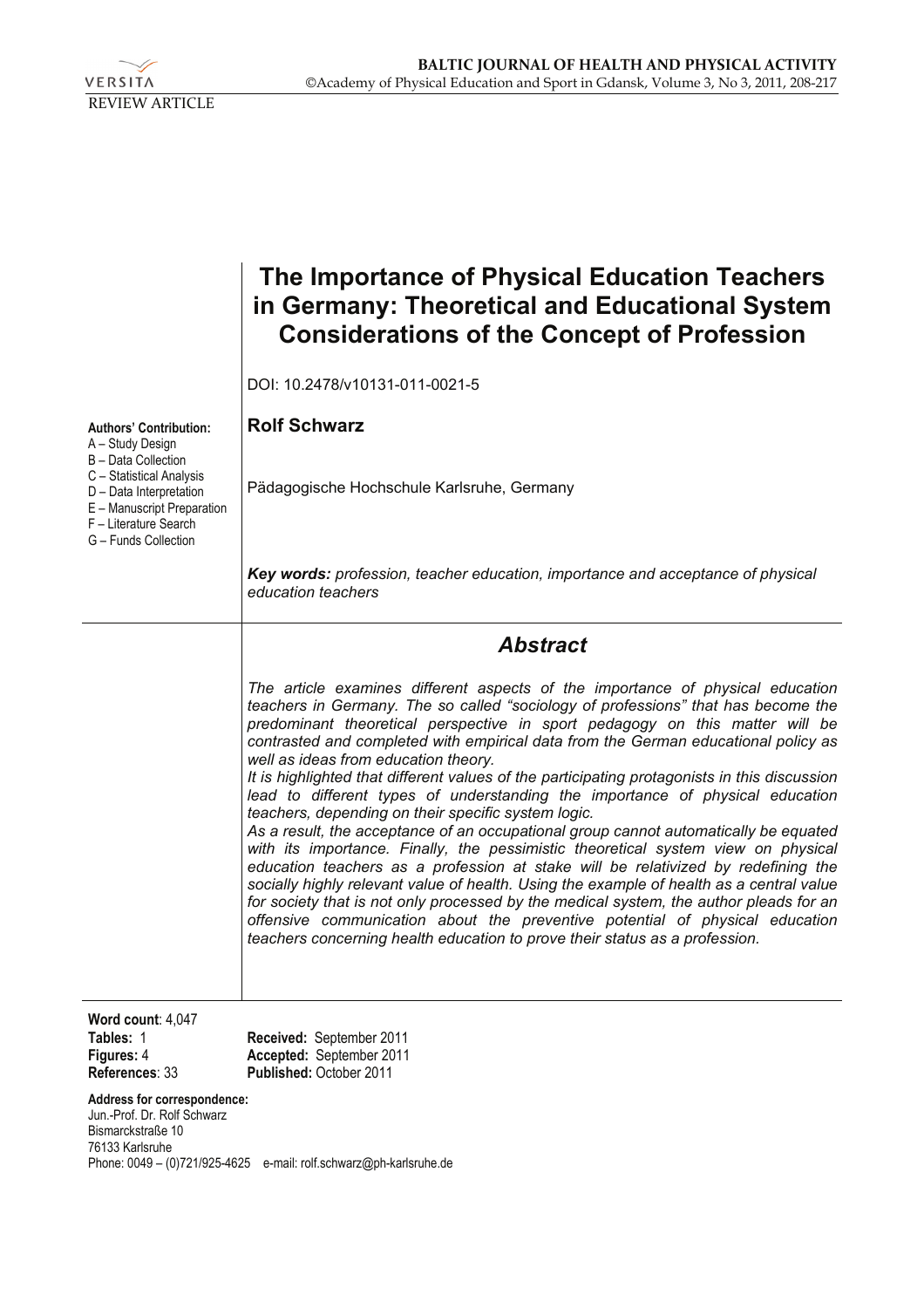#### **Introduction**

Man needs physical activity – but do we thus need sports and physical education at school with teachers accordingly? Answering this question means clarifying fundamentally the importance of physical education teachers<sup>1</sup> in today's German society. Because only if there is an accepted cultural value in society that is worth being passed on to next generations, a distinct school subject can claim legitimation and legitimacy. Otherwise academically long-term educated PET with an income above average cannot successfully be mediated to society [1, 2].

Thus the importance and the sheer existence of PET depends on their contribution of conserving or innovating knowledge, expertise and accepted values to the society. The concept that implies this crucial relation systematically is called profession. "Professions are – in the system theory – understood as a highly accepted job because they are significantly involved in generating the performance of a system. For this reason they are the most stable form of established jobs." [3]. The logic behind is the following: if the analysis to be a profession turns out to be positive, the great importance of PET is determined at the same time. Labelling PET as a profession theoretically results in minimizing the danger of it being replaced by other stakeholders in the field of physical activity such as sport coaches. But exactly this discussion has become a new dimension in Germany for the last ten years, as politicians identified non-academic sport coaches from common clubs to be adequate alternatives to graduated PET, the latter even to be abolished. Despite the affiliation to the occupational group of teachers, the great importance of PET is not established automatically. On this account one may ask how important the PET are in general.

The present article gives both answers from the societal and school-political plus the theoretical system point of view according to Stichweh [4, 5], Cachay & Thiel [6] and Kastrup [3]. The considerations will coalesce with an education theory-based proposal not to strain the concept of a profession disproportionally but to redefine PET competencies by means of offensively communicating their distinct potential. The essential question is not how PET manage to preserve their status as an assumed profession – on a higher and more honest level we need to ask ourselves what the actual contribution of PET to society`s prosperity is or may be: are PET able to serve essential societal values distinctively?

#### **The difference between importance and acceptance of occupational groups**

1. Societal importance

The importance of somebody or something is understood in this examination as interpretations, assessments and constructions by individuals how momentous the effect of a phenomenon on and the consequence to oneself is. In this sense the importance of someone or something is basically subiective, emotionally based and temporary. Importance is always - no matter if aware or unaware – attended by a value-based judgment whether oneself is affected and in which quality. Alongside this, standards are applied that disclose a personal attitude rather than an objective analysis. As an example we can cite the amount of occupational groups that are considered to be prototypes within professions: medical doctors/physicians, lawyers, clergymen and teachers. Compared to their number teachers are the biggest profession in Germany with  $670,000^2$ employees among the above listed, teaching at general public schools [7]. Furthermore, there are 333,600 doctors/physicians [8], about 287,000 active lawyers [9] and 36,600 active clergymen from both denominations, Catholics and Protestants [10, 11]. Teachers consequently represent more than the other listed professions altogether. From a quantitative perspective one may assert that the teachers' profession must be one of the most important jobs in Germany in accordance with the relation: the more teachers, the more important they are. Actually, this does not match the so called 'job-prestige-scales'<sup>3</sup> e.g. the annual Allensbach prestige-scale [12]. Answering the question which occupational group they appreciate most within 17 items (multiple answers; N=904) the

 $\overline{a}$ 

<sup>&</sup>lt;sup>1</sup> Physical education teachers: PET.

<sup>&</sup>lt;sup>2</sup> In addition there are 110,000 teachers at schools providing vocational education ("Berufsschulen"; "Berufsfachschulen"). 3

 $3$  "Berufsprestigeskalen".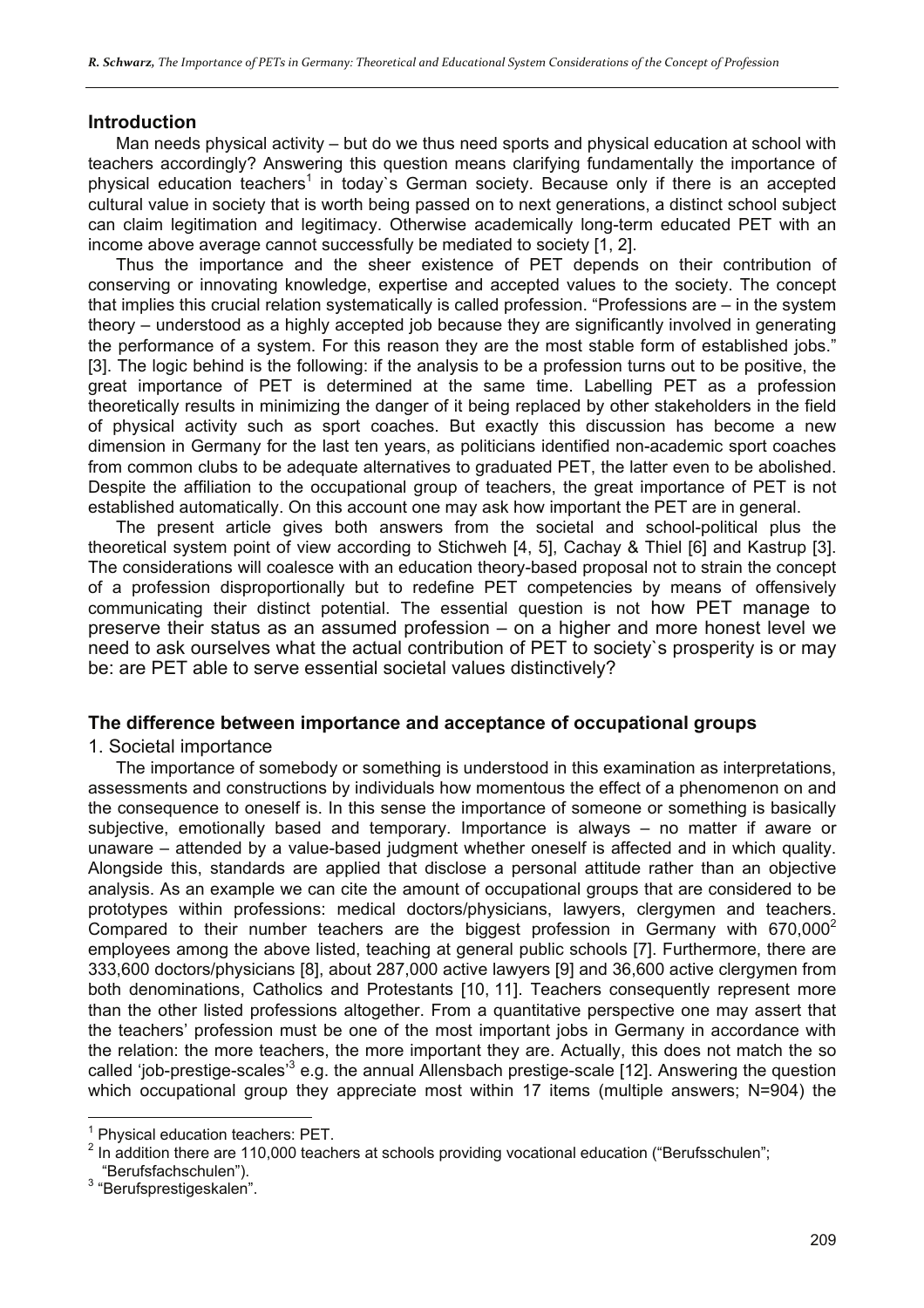German respondents among the common population clearly stated medical doctors/physicians to be most respectable (78%). Primary school teachers are merely in the fourth place (33%) even after clergymen (39%). Lawyers are in the midfield with 27%. As a very interesting side effect, the study did not only collect data from primary school teachers but from secondary school teachers ("Gymnasium") as well. Only 14% show appreciation for higher educating school teachers and a relative contempt on the other hand. Hence there is a gap within the different types of teachers in Germany according to the type of school and apparently a subtle printout of how credible their contribution fits the societal values. The question that remains is whether the differentiation between physical education teachers and e.g. teachers of mathematics shows the same direction. To put it straight: is the type of school responsible for the little appreciation or the school subject? Allensbach did not explore this question and if so, it would have required a different type of question.

The metatheoretical reason is that Allensbach did not ask for the measurable effect the teacher's work has on the prosperity of the German society (generating and matching the required values of a system) but simply investigated the subjective feeling of reputation. Allensbach's interest was not to find out whether mathematics or physical education makes a more valuable contribution to German societal prosperity, but to find out a general grade of esteem the different types of profession have. The crucial difference is that this sort of importance simply expresses the sympathy, approval and compliance with the respondents' beliefs. In people's minds there may exist a construct of popularity different professions enjoy (or not), but this does not necessarily mean that teachers, especially physical education teachers, objectively contribute to Germany's welfare. A similar but in a certain aspect more distinguished study points out the difference (Fig. 1).



Fig. 1. Appreciation and aversion towards certain occupational groups (10 items) in comparison (N=1,000)

The noticeable point of this study [13] firstly is that primary school teachers are assessed second best with 20% out of ten occupational groups. Besides, in Berlin-Brandenburg e.g. the number of primary school teachers within all teachers is the highest (35.1%, N=9,698) [14]. Hence the biggest group of teachers obviously finds itself highly appreciated by the German society. That causes a respectable appraisal in a quantitative sense. Secondly, the respondents have an 22% aversion to the same primary school teachers which is the fifth worst rank. How does this fit together? If we have a close look at the data, primary school teachers along with cleaners, farmers and street sweepers (see dashed rectangles in Fig. 1) belong to the type of jobs that are considered to be challenging, exhausting, dirty or putting one's health at risk. That takes the German society's hat off to the jobs mentioned, because – on the other hand – the respondents do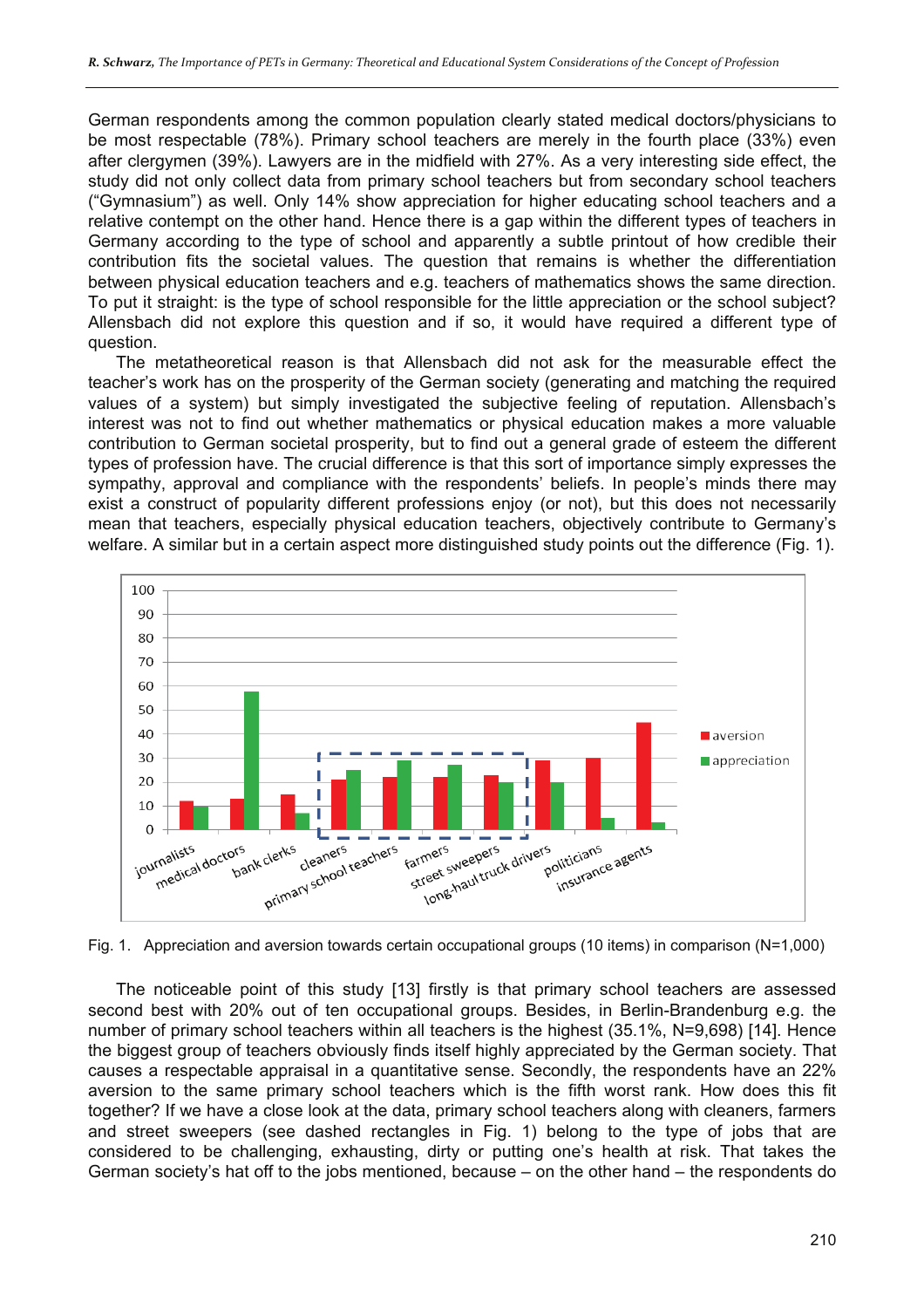not want to carry out the disliked duties of e.g. street sweepers. In other words, the prestige of the above occupational groups primarily depends on the morality of their work comprising the respect the population demonstrates for these groups. In fact, it does not depend so much on the objective importance for societal prosperity in the sense of an empirically based output analysis. Most of the German citizens simply do not know what the contribution of a street sweeper to e.g. the gross national product de facto is. But what they subjectively perceive is that street sweepers are directly important for their daily life: the abolishment of street sweepers may lead to the concrete observation of even more dirt on our roads; but to abolish e.g. the politicians, who are shown the second worst appreciation in the study above, would negate the legislative power in our society – a vision that would end up in sheer anarchy and chaos in such a complex system as the German society. To put it straight, politicians are shown the second worst appreciation among ten occupational groups and would gain little importance in accordance with public opinion. Actually, their effect on the society's prosperity is by far higher than the contribution street sweepers make. With reference to this crucial differentiation we may state that the importance of an occupational group explored by a questionnaire can find personal associations, subjective values, temporary opinions and, last but not least, prejudices. Anyhow it does not allow scientifically valid statements of the objective effects on society, neither structurally nor developmentally.

The difference between subjective appreciation (and therefore acceptance) and the objective effects can be empirically pointed out in terms of a distorted perception: "The moaning about the lack of quality in teacher education results from the massive societal importance school teachers and their education have." [1]; and this does not necessarily have anything to do with empirical facts as the following study exemplifies. From the perspective of German parents of school-aged children we learn that 35% of the respondents primarily wish to get a better primary school teacher education and accordingly nearly 48% for secondary school teachers (N=436) [15]. The reasons are – as long as the parents are convinced – that teachers cannot assert themselves (20%) and can only badly take criticism (21%). Moreover, they are considered to have too much leisure time (15%), do not deal fairly with school children (13%) and are not up-to-date (11%). The punch-line is: if we ask parents who do not have school-aged children (N=2,262) exactly the same questions, the results are even worse (Fig. 2). This simple comparison shows that the societal importance of somebody or something rather has to do with directly experienced *emotions* than with ascertainable but not concrete data, especially if one's own children are affected.



Fig. 2. Parents' assessment of teachers' engagement and quality of teaching – with school-aged children (N=436) and non-school-aged children (N=2,262) in comparison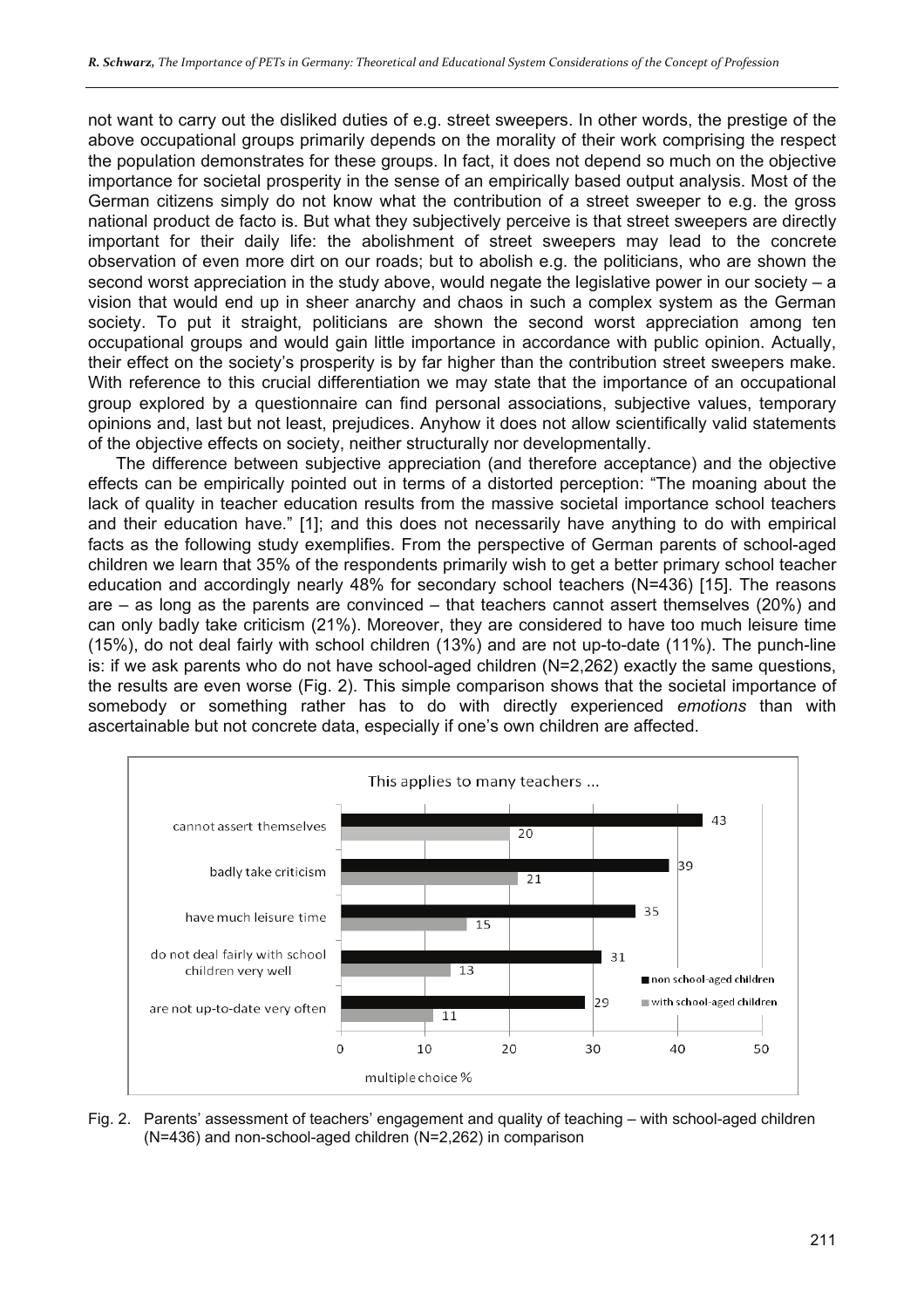How seriously shall a sport scientist or scientist for teaching PET take the assessment of the public concerning this topic? In a socio-political sense we may not underestimate such studies insofar prestige scales and public assessments on teachers' quality have effects on the opinion of education politics, meaning the politicians and their decisions. Despite the question how big the factual importance of PET to the German society is, very often the political importance is subject to votes and the current atmosphere – "Wess' Stimm ich nimm, dess' Lied ich sing."4 For this reason looking at the politicians' appreciation of PET is essential in terms of the further existence of German sport, school sport and PET.

#### 2. Educational and school-political importance

"In contrast to the high societal status sport in Germany has, the role of physical education at school is small" [16]. We can emphasize this statement on many counts: the "Deutscher Olympischer Sportbund" (DOSB) with its 27.6 million members is one of the biggest sports organizations in the world [17]. Moreover, sport contributes to 1.7% of the German gross national product with around €35 billion (projection for the year 2011) [18, 19, 20] and to 4.6% in the EU [21].

The German federal government (Ministry of the Interior) is responsive to this data with its "sport report" [22] in which violence prevention, integration of migrants, general political education, health and the diagnostics plus support of sports talents are considered to be dealt with successfully by the so-called "organized sport" (sport in organizations outside school). Using the example of integration, the federal government allocates 5 to 6 million  $\epsilon$  every year. One thing the sport report does not mention at all is physical education and its potential. Indeed the concepts of "elite school of sport" and their contribution to the possible outcome in the Olympic Games are explicated. Yet, the above mentioned report remains open as to how physical education at general public schools can serve the needs of the German society in terms of the important societal fields (socially highly relevant values) [4, 5].

Quantitatively the sport report does not belittle the obvious importance of physical education within the group of school subjects. In terms of the number of lessons to be taught at school physical education takes up one of the greatest parts. Only the subjects German, Mathematics and – depending on the school's profile – the chosen foreign language (e.g. English, French, Spanish) provide more lessons. Furthermore, physical education as a compulsory subject for all classes at general public schools tightens its assumed importance. This fact is also reflected in the corresponding number of graduated PET who actively teach at schools. For example, in the federal state of Berlin-Brandenburg (2009/2010) among all teachers there were 12.5% PET, which is the fourth highest part [14]; Bayern (Bavaria) and Bremen equally correspond to that data. In addition, physical education is always on top when the subject's popularity is explored mainly even if the variables such as sex or migration are taken into account [23, 24, 25]. Last but not least, the examined governing bodies of the particular school consider the acceptance of PET within their teaching staff mainly as homogenous (83%: "no difference in acceptance to other colleagues") [26]. This is the only positive aspect.

The reverse side is that the compulsory 3 to 4 weekly lessons – depending on each federal state – are in fact only implemented in the number of 2 to 3 lessons [26]. This data corresponds to a subtle negative trend in education and school politics to cancel physical education in favour of e.g. Mathematics, when it is at stake. Other examples of this negative trend are: in 1999 abolishment of Physical Education as a compulsory examination subject in Germany's biggest federal state of Nordrhein-Westfalen; in 2000-2005 outsourcing of Physical Education from schools providing vocational education in Hamburg into sport clubs (sport coaches in place of PET); in 2003/04 the "Hamburger Labour Time Model" was introduced, according to which PET got reckoned to be worth the factor 1.25 whereas teachers for German and Mathematics got reckoned to be worth the factor 1.9, which is in fact much higher; in 2006 imminent abolishment of the

 $\overline{a}$  $^4$  The original saying goes: "Wess' Brot ich ess, dess' Lied ich sing" or "He who pays the piper calls the tune."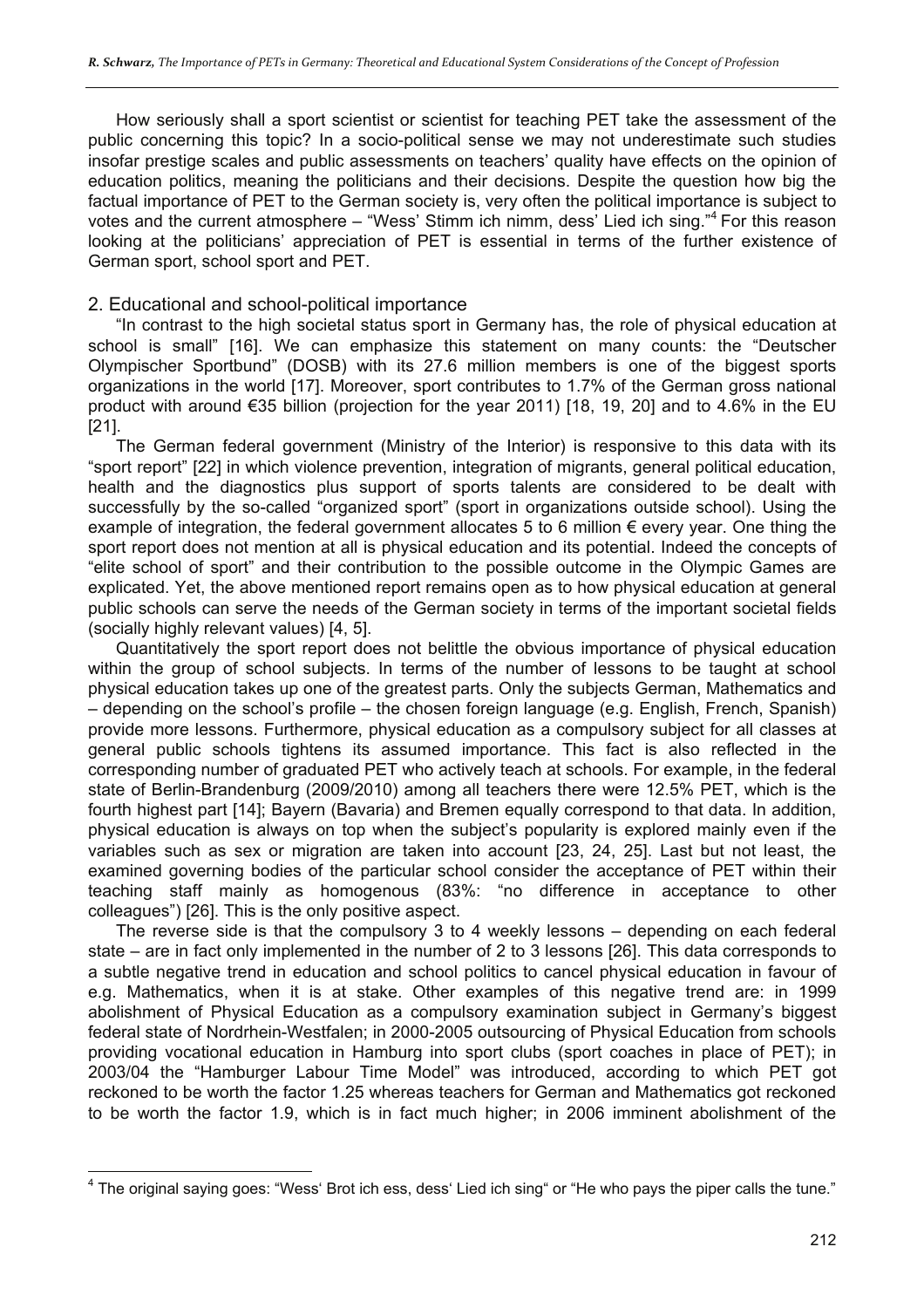professorship for sport pedagogy in Bremen and, therefore, the end of education of PET<sup>5</sup>. In 2007 the city of Nagold also considered outsourcing physical education from schools into sport clubs; in 2007 the "Free Gymnast Association of Freiburg" founded its own primary sport school with sport coaches educated by that organisation.

This exemplary list can be drawn even more pessimistically in terms of educational governance. Neither the big and popular comparative studies of PISA or TIMMS have examined physical education at all, as it was not supposed to be of any interest, nor did the assigned commission (SPOKO) of the Standing Conference of the Ministers of Education (KMK) come to a significant arrangement [27]. Which measurable results physical education consequently can or should deliver is simply not clear. How can be clear then what the factual importance of PET for next generations and therefore the prosperity of German society is?

If we summarize all observable indicators for the importance of PET in literature on education and school politics, we find 10 recurrent variables such as the duration of education (the longer educated at university, the more important), the level of academic quality and the degree of the scientific education of PET (the more scientific, the more important), the income (the better paid, the more important), the number of school lessons to be taught weekly (the more lessons a subject is taught, the more important), the relevance of the marks in order to get through to the next class, the existence of marks at all (the student's performance which is not marked makes the subject irrelevant), the acceptance and quality of PET with regard to other teachers, the question whether physical education is compulsory or optional, the question whether physical education is a main or a subsidiary subject and finally, whether it is a qualification for future jobs, such as e.g. physics to become an electrical engineer (physical education to become a football star?).

As normative requirements by different protagonists in the discussion about how important the presumed profession of PET is (Fig. 3), the extracted indicators indeed have an opinion-leading character. But possibly they are of little consequence to the factual impact of PET on the prosperity of the German society. The theoretical system perspective promises to give profound answers.



Fig. 3. Importance of PET depending on the different participants

 $\overline{a}$ 

#### **Professions and their importance from a theoretical system perspective**

Based on the assumption that the factual importance of a school subject depends on its contribution to the prosperity of a society, it has to be comprehensible if any – and in such a case which – distinctive contribution is made. So far the German sport pedagogy, and therefore physical education at school, has given itself a double assignment in a normative sense: (1) supporting the development of individuals, called "education by sport" and (2) introducing to and preparing individuals for the sport culture, called "education towards sport". In the shape of the *double assignment of physical education* it implements the specific education assignment of the German

 $<sup>5</sup>$  In spring 2008 the development plan No. 5 was implemented by the university board in Bremen meaning</sup> the definite cancellation of the professorship for sport pedagogy. Against this background, there is no education of PET in Bremen at the moment.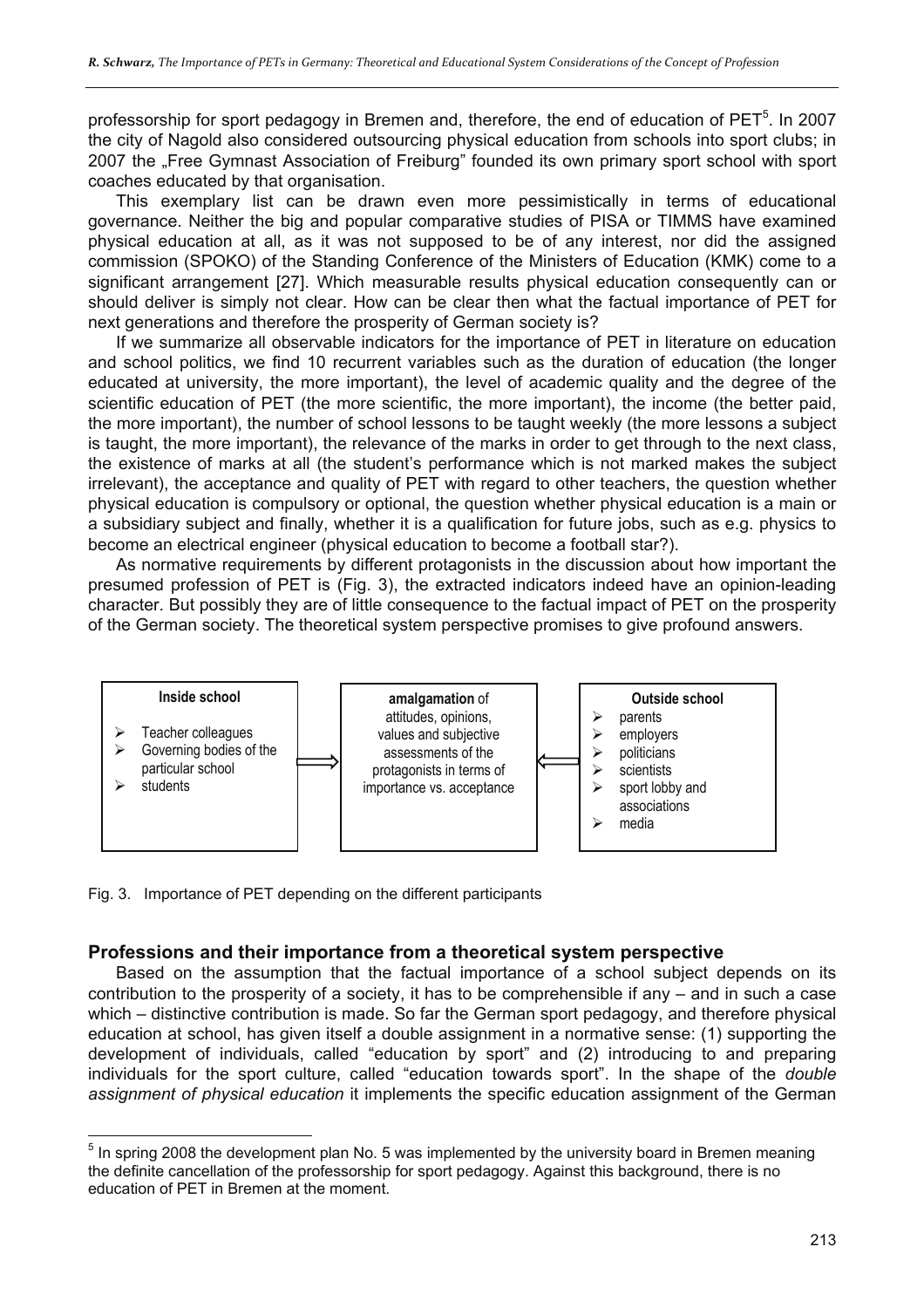federal states' school laws (§1), but only theoretically. If we check the education theory up on physical education reality that is to say the "education towards sport" in the face of measurable knowledge about the sport culture and/or other cultural values end expertise, the hopes and assumptions of education theory diverges from empirical data. Responding to the question how important each subject is on the one hand for the overall cultural knowledge or world knowledge respectively and how important it is on the other hand to manage everyday life individually, physical education is the worst subject to teach the overall cultural knowledge as far as the students are concerned. In students' opinion physical education only manages to realize their personal everyday management, e.g. to be fit, to be more attractive, etc. (Fig. 4).



Fig. 4. Importance of each school subject for the student's own world knowledge and everyday management (N=751, secondary school children, classes 8-10, data rounded) [28]

This rather disillusioning data can be qualified by Hentig's consideration [29] that PET do not teach the thing called sport but the students and reminds us of the etymology of the term "sport" which is derived from the Latin *deportare* and the French *de(s)porter*, meaning to amuse oneself. It was therefore an activity to celebrate the easiness of everyday life and the culturally accepted value of easy-going, at least by the upper classes. This quotes a rather decadent benefit for the society and definitely does not meet the expectations of the German "Bildungsrat"/ /"Wissenschaftsrat" which define the basic tasks of a teacher to pass knowledge, values and skills on to next generations [30, 1]. In the case of PET that would be e.g. the history of the Olympic Games, physiology and anatomy of human beings, scientific principles of training, healthy nutrition in sport, etc. On the contrary, the required tasks of a PET rather shift from "hard skills" to "soft skills" such as "knowing how to teach children good social behaviour" in order to improve their chances of participating in the context of sport outside school. In this sense, PET may become experts on social relations.

At this point theoretical system considerations disagree in some respects. In order to provide reliable and valid information on how successful and therefore socially relevant the teacher's engagement in social education within sport lessons is, one has to be able to measure the changes in attitudes and social behaviour. This is simply impossible as effects of education can basically be detected only in the long run and the variables alongside this process can hardly be determined. Especially due to the autopoiesis and the psychological complexity of living systems there is no such thing as linear and precise causal evidence [32]. Technologies that provide evidence of a direct effect of teaching on the social behaviour of school children still do not exist. Even a PET cannot make up for the "technological deficit" [33, 34] of education theory. If graduated PET possibly can be replaced by non-academic coaches, their abilities to improve social behaviour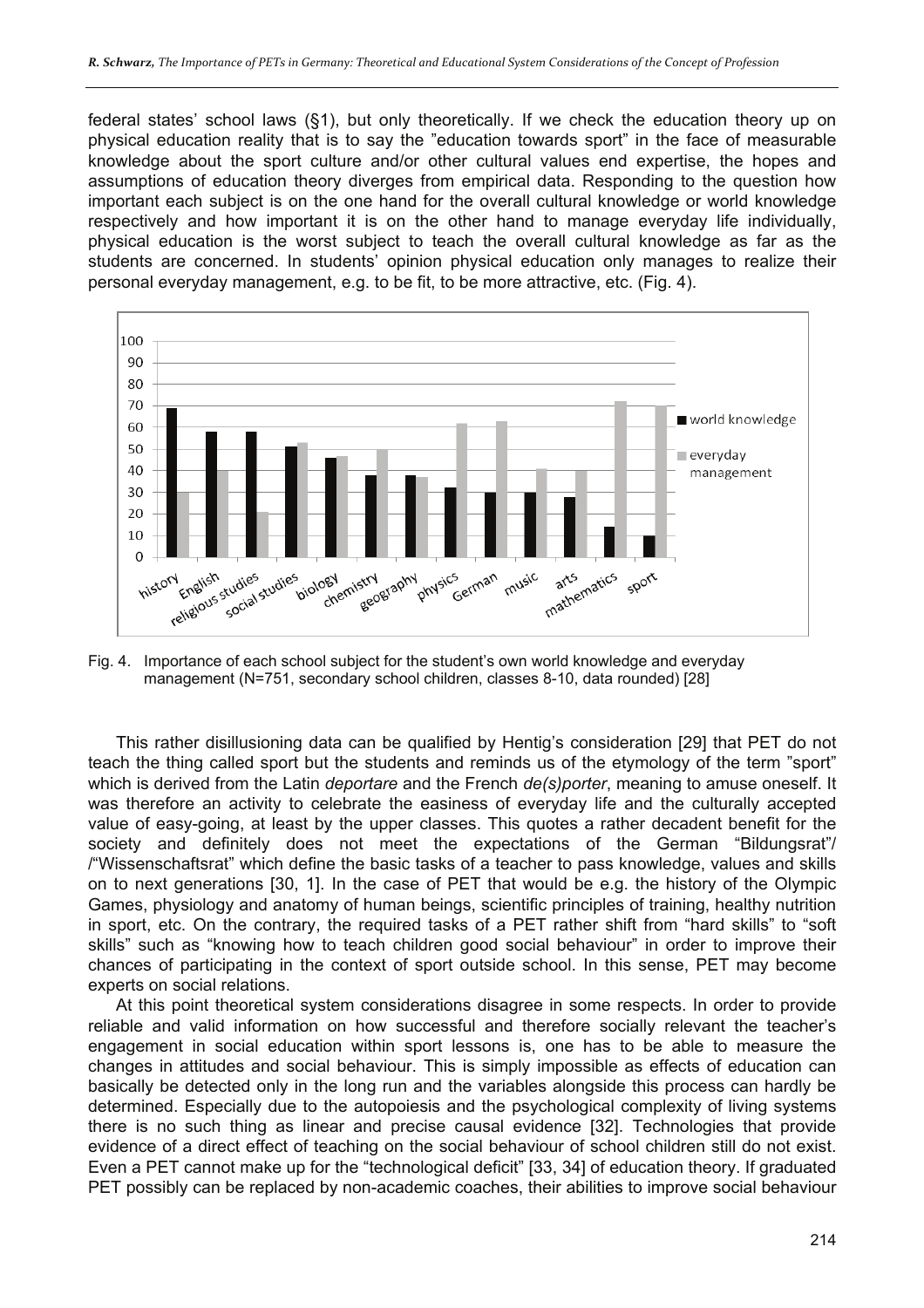are limited and the distinct effects are unproven; and finally, their contribution to students' world knowledge is rather little. As a consequence, which essential competencies do they teach at all?

Against this background, Kastrup's certain doubts [3] as to the professionalism of PET are understandable. With respect to Stichweh [4, 5] and Cachay & Thiel [6], she examines the occupational subgroup of PET in terms of its accordance to four characteristics of a profession: (a) processing a central value for society, (b) processing under certain rules and system programmes, (c) processing face-to-face, (d) occupying a dominant role in terms of the (d1) expert-laypersongap and (d2) controlling the role of the interaction partner (here: school children). Especially the first criteria can point out the difficulty to define PET as a profession, that is to say to fulfil a central system function of the society. The main socially relevant values and challenges with a high appreciation are defined by Stichweh as health, jurisprudence, religion/spiritualism and education [5]. Their existence and development depends on the steady differentiation into functional subsystems. The main system logic determines the system's way of processing each central value and its general difference. According to the system logic the participants orientate themselves. In the medical subsystem the protagonists are assigned to the binary code healthy/fit vs. ill on the basis of curing diseases (Tab. 1). In consequence, you are either healthy or ill; nothing in between.

| Name of system and general distinction                                    | Function(s)                                                                                                |
|---------------------------------------------------------------------------|------------------------------------------------------------------------------------------------------------|
| economy: have vs. not have                                                | Future care with limited resources                                                                         |
| science: know vs. not know                                                | Production of verity                                                                                       |
| politics: powerful vs. powerless                                          | Production of collectively binding decisions                                                               |
| medicine: healthy/fit vs. ill                                             | Curing diseases                                                                                            |
| jurisprudence: right vs. wrong                                            | Production of stable and reliable expectations                                                             |
| education: teachable vs. not teachable plus better than vs.<br>worse than | Making the next generations sociable by knowledge, skills<br>and values i.e. teaching and assessing others |

Tab. 1. Functions and general differences of subsystems of society

PET undoubtedly belong to the education system. However, they also belong to the medical system as it is the fundamental assignment of school in Germany to cover health issues such as drug prevention. In this sense, they deliver a central good to the medical system. Still, they are not alone with this. The traditional *profession par excellence* since the Age of Enlightenment coping with health problems has been the medical doctor. It is his expertise that is trusted in. If we have a bad cold we do not visit our children's PET to ask them for remedy: a plumber does not bake bread, a butcher does not say the mass and a teacher does not cure health problems – it is the doctor's business. The functional and therefore professional monopoly lies in the hands of the medical doctor in terms of the central value health. Furthermore, kinesiotherapists, physiotherapists, body therapists, etc. compete against PET in solving health problems. This is the reason why Kastrup assumes the PET not to be an essential part of the health system (meaning not important) and determines a lack of professionalism as long as PET are supposed to deal with health as their most important task. In consequence, the system theoretical equation goes: lack of professionalism means little system importance (here: health system). Actually, there is a lack of consequence in Kastrup's logic as the following shows.

As long as we define health as the absence of a disease and health to be the sheer opposite of disease then and only then is this binary logic valid. Because if instead we look at health to be the maintenance, consolidation and strengthening of existing resources, the processing of this central value turns into a completely different system function: therapy and rehabilitation do not solely solve the problem anymore but prevention and prophylaxis. Why curing somebody afterwards when you can avoid getting ill in advance? PET are almost predestined for this. While medical doctors and therapists' intervention is delayed, the PET care for all school children and therefore everybody of the next generation to stay healthy. School in Germany is compulsory for all 6 to 18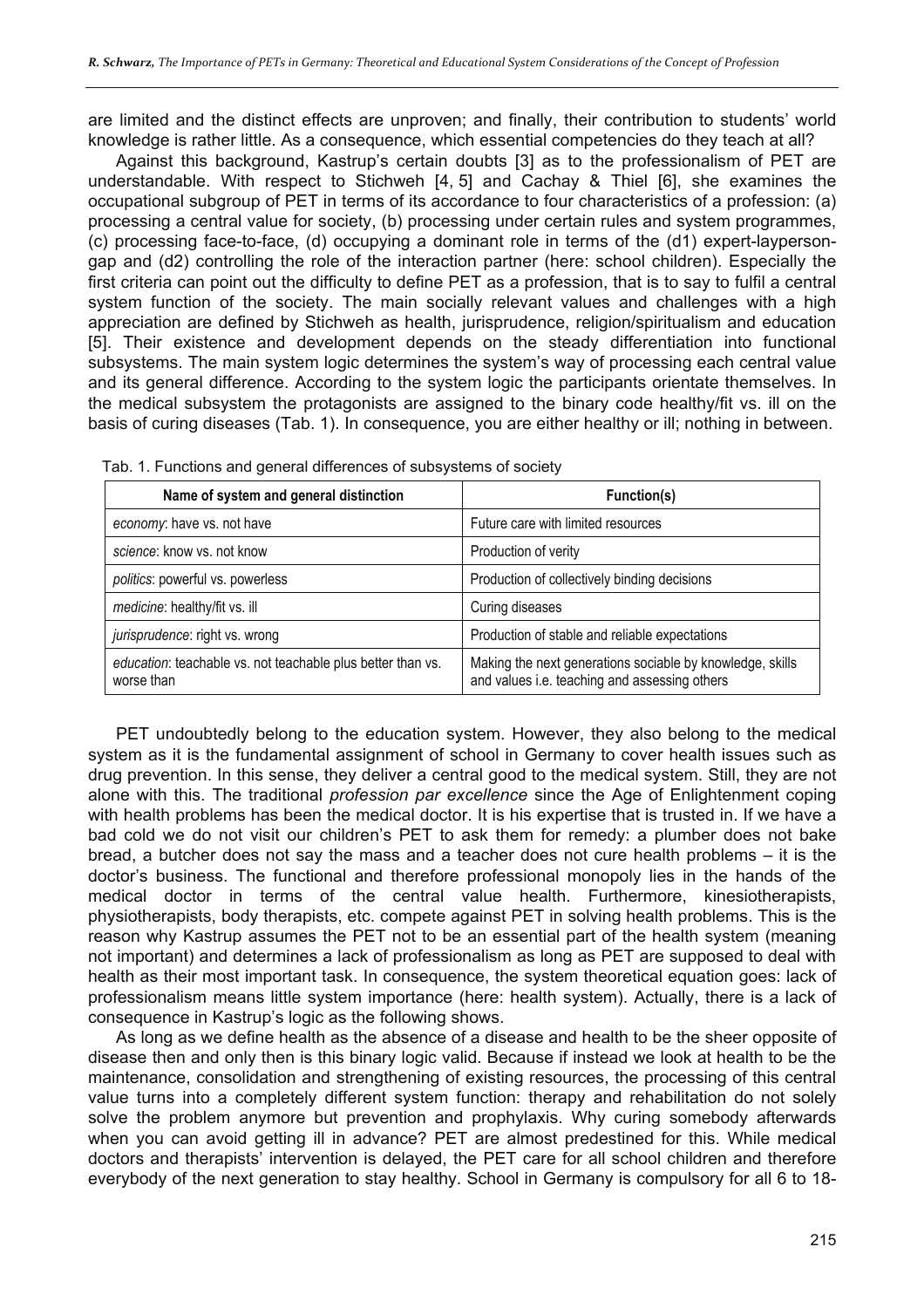year-olds, which definitely provides a quantitative monopoly for PET to a societal extent. The only thing PET needed qualitatively was scientific knowledge and expertise for an attentive and anticipating handling one's own body and mind. The question whether curricula of PET education in Germany deliver such an expertise is by far a problem on its own.

### **References**

- 1. Wissenschaftsrat. Empfehlungen zur künftigen Struktur der Lehrerbildung [Recommendations for the future structure of teacher education]. Köln: Wissenschaftsrat; 2001.
- 2. Schwarz R. (Neuro-) Kasuistische Sportlehrerbildung Von Fällen des Sportunterrichtens zum Modell pädagogischer Konsonanz: Lehrer werden von Fall zu Fall [Neuro-Casuistic Education of Physical Education Teachers – How to become a teacher case by case]. Hamburg: Czwalina; 2009.
- 3. Kastrup V. Der Sportlehrer als Profession [Physical education teacher as a profession]. Schorndorf: Hofmann; 2009.
- 4. Stichweh R. Professionalisierung, Ausdifferenzierung von Funktionssystemen, Inklusion. Betrachtungen aus systemtheoretischer Sicht [Professionalism, differentiation of functional systems and inclusion from a system theoretical point of view]. In: Dewe B, Ferchhoff W, Radtke FO, editors. E*rziehen als Profession. Zur Logik professionellen Handelns in pädagogischen Feldern*. Opladen: Leske + Budrich; 1992, 36-48.
- 5. Stichweh R. Wissenschaft, Universität, Professionen. Soziologische Analysen [Science, university, professions]. Frankfurt a.M.: Suhrkamp; 1994.
- 6. Cachay K, Thiel A. Ausbildung ins Ungewisse? Beschäftigungschancen für Sportwissenschaftlerinnen und Sportwissenschaftler im Gesundheitssystem [Education for the uncertainty? Chances on the job market for sport scientists. Aachen: Meyer & Meyer; 1999.
- 7. Statistisches Bundesamt. Lehrkräfte an allgemein bildenden Schulen im Schuljahr 2009/10 [Teachers at general public schools]. http://www.destatis.de/jetspeed/portal/cms/Sites/destatis/Internet/DE/Content/Statistiken/BildungForschu ngKultur/Schulen/Tabellen/Content100/AllgemeinbildendeSchulenLehrkraefte,templateld=renderPrint.ps
- ml 2010a. Accessed on 7th October 2011. 8. Bundesärztekammer. Deutsche Ärztestatistik zum 31.12.2010 – Diagramme und Tabellen [Statistics on German doctors]. http://www.bundesaerztekammer.de/specialdownloads/Stat10Abbildungsteil.pdf. Accessed on 7th October 2011.
- 9. Statistisches Bundesamt. Anzahl der Juristen in Deutschland [Number of lawyers in Germany]. http://www.destatis.de/jetspeed/portal/cms. Data collected by letter of enquiry on 27th August 2010.
- 10. Deutsche Bischofskonferenz. Katholische Kirche in Deutschland: Statistische Daten 2010/11 [The Catholic Church in Germany: statistics].
	- http://www.dbk-shop.de/media/files\_public/oqxuebied/DBK\_5249.pdf. Accessed on 7th October 2011.
- 11. Evangelische Kirche in Deutschland. EKD-Statistik Hauptamt und Ehrenamt 2009 [The Protestant Church in Germany: statistics]. http://www.ekd.de/statistik/hauptamt\_ehrenamt.html. Accessed on 7th October 2011.
- 12. Allensbach Institut für Demoskopie. Berufsprestigeskala 2008 [Job-prestige-scales 2008]. http://www.ifdallensbach.de/pdf/prd\_0802.pdf. Accessed on 7th October 2011.
- 13. Faktenkontor & Toluna. Lieber Putzfrau als Versicherungsvertreter. Deutschlands unbeliebteste Jobs [Rather a cleaner than an insurance agent. Germany's most unpopular jobs]. http://www.faktenkontor.de. Data collected by letter of enquiry on 25th August 2010.
- 14. Statistisches Landesamt Berlin-Brandenburg. Anzahl der aktiven Lehrkräfte (Personal) an öffentlichen Schulen im Land Berlin-Brandenburg insgesamt sowie der ausgebildeten Sportlehrkräfte [Number of active teachers at general public schools in Berlin-Brandenburg]. Data collected by letter of enquiry on 17th August 2010.
- 15. Allensbach Institut für Demoskopie. Aktuelle Fragen der Schulpolitik und das Bild der Lehrer in Deutschland [Current questions to the school politics and the picture of teachers in Germany]. http://www.ifd-allensbach.de/pdf/akt\_lehrerpreis.pdf. Accessed on 9th October 2011.
- 16. Zoglowek H. Lehrer und Sportunterricht [Teachers and physical education]. In: Lange H, Sinning S. Handbuch Sportdidaktik. 2nd edition. Balingen: Spitta; 2009, 117-132.
- 17. Deutscher Olympischer Sportbund. Organisation des DOSB [Organisation of the DOSB]. http://www.dosb.de/de/organisation/organisation/. Accessed on 9th October 2011.
- 18. Trosien G. Sportökonomie [Sport economics]. Aachen: Meyer & Meyer; 2009.
- 19. Statistisches Bundesamt. Konsumausgaben privater Haushalte 2010 [Consumption in private households 2010].

http://www.destatis.de/jetspeed/portal/cms/Sites/destatis/Internet/DE/Presse/pm/2011/01/PD11\_\_010\_\_ 811, templateId=renderPrint.psml. Accessed on 9th October 2011.